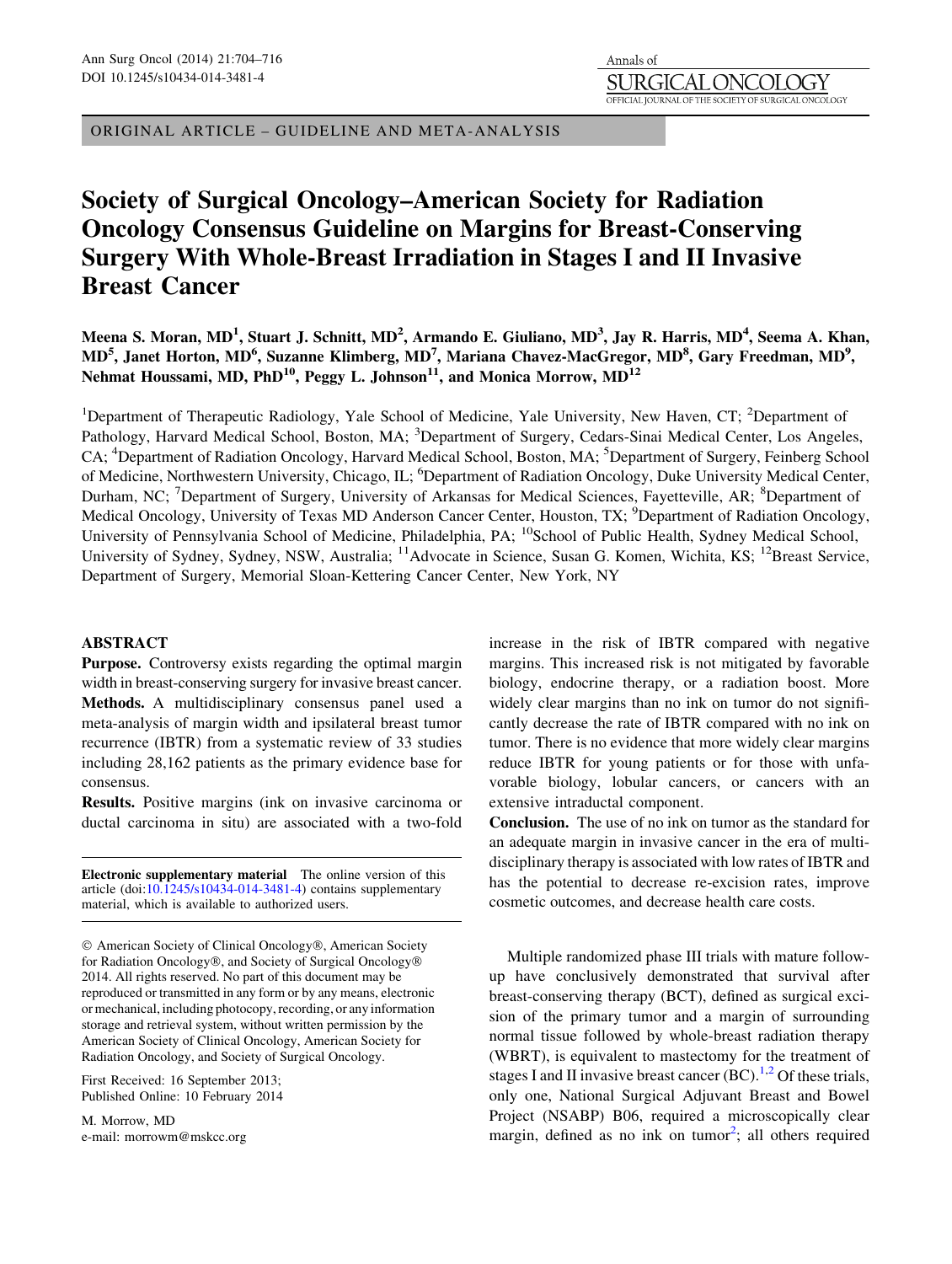<span id="page-1-0"></span>

|  |  |  |  |  | <b>TABLE 1</b> Summary of clinical practice guideline recommendations |
|--|--|--|--|--|-----------------------------------------------------------------------|
|--|--|--|--|--|-----------------------------------------------------------------------|

| Clinical question                                                                                                                                                                                                          | Recommendation                                                                                                                                                                                                                                                                                                                                                     | Level of evidence                                                                           |
|----------------------------------------------------------------------------------------------------------------------------------------------------------------------------------------------------------------------------|--------------------------------------------------------------------------------------------------------------------------------------------------------------------------------------------------------------------------------------------------------------------------------------------------------------------------------------------------------------------|---------------------------------------------------------------------------------------------|
| What is the absolute increase in risk of IBTR with a<br>positive margin? Can the use of radiation boost,<br>systemic therapy, or favorable tumor biology<br>mitigate this increased risk?                                  | Positive margins, defined as ink on invasive cancer<br>or DCIS, are associated with at least a two-fold<br>increase in IBTR. This increased risk in IBTR is<br>not nullified by: delivery of a boost, delivery of<br>systemic therapy (endocrine therapy,<br>chemotherapy, biologic therapy), or favorable<br>biology                                              | Meta-analysis and<br>secondary data from<br>prospective trials and<br>retrospective studies |
| Do margin widths wider than no ink on tumor cells<br>reduce the risk of IBTR?                                                                                                                                              | Negative margins (no ink on tumor) optimize IBTR.<br>Wider margins widths do not significantly lower<br>this risk. The routine practice to obtain wider<br>negative margin widths than ink on tumor is not<br>indicated                                                                                                                                            | Meta-analysis and<br>retrospective studies                                                  |
| What are the effects of endocrine or biologically<br>targeted therapy or systemic chemotherapy on<br>IBTR? Should a patient who is not receiving any<br>systemic treatment have wider margin widths?                       | The rates of IBTR are reduced with the use of<br>systemic therapy. In the uncommon circumstance<br>of a patient not receiving adjuvant systemic<br>therapy, there is no evidence suggesting that<br>margins wider than no ink on tumor are needed                                                                                                                  | Multiple randomized trials<br>and meta-analysis                                             |
| Should unfavorable biologic subtypes (such as<br>triple-negative breast cancers) require wider<br>margins (than no ink on tumor)?                                                                                          | Margins wider than no ink on tumor are not<br>indicated based on biologic subtype                                                                                                                                                                                                                                                                                  | Multiple retrospective<br>studies                                                           |
| Should margin width be taken into consideration<br>when determining WBRT delivery techniques?                                                                                                                              | The choice of whole-breast radiation delivery<br>technique, fractionation, and boost dose should<br>not be dependent on margin width                                                                                                                                                                                                                               | Retrospective studies                                                                       |
| Is the presence of LCIS at the margin an indication<br>for re-excision? Do invasive lobular carcinomas<br>require a wider margin (than no ink on tumor)?<br>What is the significance of pleomorphic LCIS at<br>the margin? | Wider negative margins than no ink on tumor are not<br>indicated for invasive lobular cancer. Classic<br>LCIS at the margin is not an indication for re-<br>excision. The significance of pleomorphic LCIS at<br>the margin is uncertain                                                                                                                           | Retrospective studies                                                                       |
| Should increased margin widths (wider than no ink<br>on tumor) be considered for patients of young age<br>$(<$ 40 years)?                                                                                                  | Young age $(\leq 40$ years) is associated with both<br>increased IBTR after BCT as well as increased<br>local relapse on the chest wall after mastectomy<br>and is also more frequently associated with<br>adverse biologic and pathologic features. There is<br>no evidence that increased margin width nullifies<br>the increased risk of IBTR in young patients | Secondary data from<br>prospective randomized<br>trials and retrospective<br>studies        |
| What is the significance of an EIC in the tumor<br>specimen, and how does this pertain to margin<br>width?                                                                                                                 | An EIC identifies patients who may have a large<br>residual DCIS burden after lumpectomy. There is<br>no evidence of an association between increased<br>risk of IBTR when margins are negative                                                                                                                                                                    | Retrospective studies                                                                       |

IBTR ipsilateral breast tumor recurrence, DCIS ductal carcinoma in situ, WBRT whole breast radiation therapy, LCIS lobular carcinoma in situ, BCT breast-conserving therapy, EIC extensive intraductal component

complete gross removal of the tumor but did not specify a microscopic margin width. Although BCT has been standard practice for more than 20 years, there is still no consensus on what constitutes an optimal negative margin width. $3,4$  $3,4$  $3,4$  As a consequence, approximately one in four women attempting BCT undergo a re-excision, and nearly half of these are performed with the rationale of obtaining more widely clear margins in women whose margins are negative, as defined by no ink on tumor.<sup>[5,6](#page-10-0)</sup> These additional surgical procedures have the potential for added discomfort, surgical complications, compromise in cosmetic outcome for patients, additional unnecessary emotional stress for patients and families, and increased health care costs, and have been associated with patient preference for conversion to bilateral mastectomy.<sup>[7](#page-10-0)</sup> In the past 30 years since the randomized trials that established the equivalence of BCT and mastectomy, the landscape of BC management has changed dramatically. Breast imaging has improved, and adjuvant systemic therapy is now commonly used, even for small, node-negative BCs, resulting in a decline in rates of ipsilateral breast tumor recurrence (IBTR).<sup>[8](#page-10-0)</sup>

In view of these changes, the Society of Surgical Oncology (SSO) and American Society for Radiation Oncology (ASTRO) convened a multidisciplinary expert panel (ie, Margins Panel [MP]) in 2013 for the purpose of examining the relationship between margin width and IBTR. The primary clinical question was: what margin width minimizes the risk of IBTR? Specific clinical circumstances that might impact this,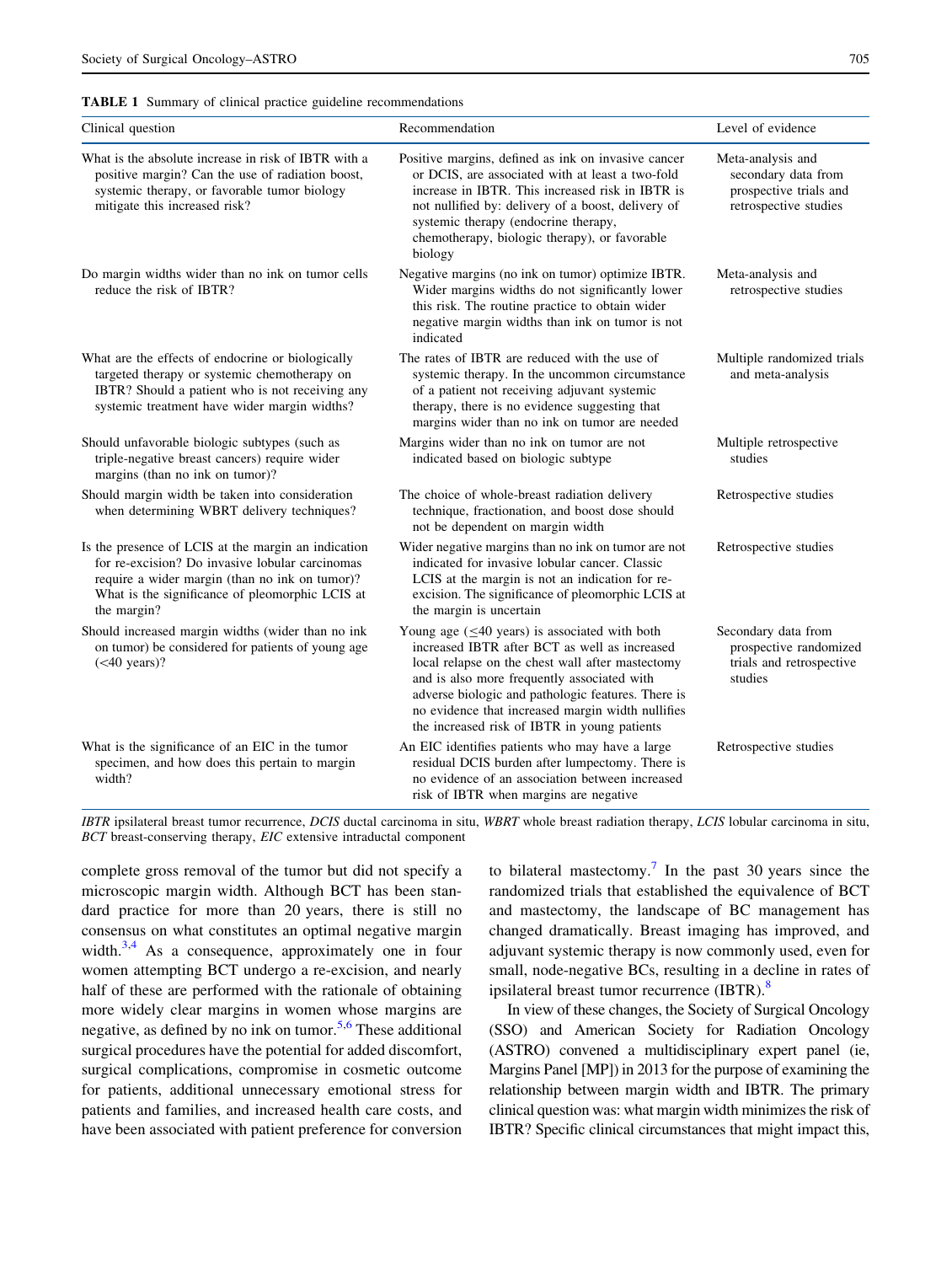#### TABLE 2 Expert panel members

| Panel member                                         | Society                 | University/institution                        |
|------------------------------------------------------|-------------------------|-----------------------------------------------|
| Monica Morrow, MD (co-chair)                         | <b>SSO</b>              | Memorial Sloan-Kettering Cancer Center        |
| Meena S. Moran, MD (co-chair)                        | ASTRO                   | Yale University                               |
| Nehmat Houssami, MD, PhD (systematic review methods) | School of Public Health | University of Sydney                          |
| Suzanne Klimberg, MD                                 | <b>ASBS</b>             | University of Arkansas                        |
| Mariana Chavez-MacGregor, MD                         | ASCO                    | University of Texas MD Anderson Cancer Center |
| Jay R. Harris, MD                                    | <b>ASTRO</b>            | Harvard Medical School                        |
| Janet Horton, MD                                     | <b>ASTRO</b>            | Duke University                               |
| Gary Freedman, MD                                    | <b>ASTRO</b>            | University of Pennsylvania                    |
| Stuart J. Schnitt, MD                                | <b>CAP</b>              | Harvard Medical School                        |
| Peggy L. Johnson                                     | Patient Advocate        | Advocate in Science, Susan G. Komen           |
| Armando E. Giuliano, MD                              | <b>SSO</b>              | Cedars-Sinai Medical Center                   |
| Seema A. Khan, MD                                    | <b>SSO</b>              | Northwestern University                       |
|                                                      |                         |                                               |

SSO Society of Surgical Oncology, ASTRO American Society for Radiation Oncology, ASBS American Society of Breast Surgeons, ASCO American Society of Clinical Oncology, CAP College of American Pathologists

such as tumor histology, patient age, use of systemic therapy, and technique of radiation delivery, were also examined. The project was funded by a grant from Susan G. Komen. The guideline developed from this consensus panel is intended to assist treating physicians and patients in the clinical decisionmaking process. As with any guideline, the monitoring of outcomes at the institutional level is encouraged. The key findings of the guideline are summarized in Table [1](#page-1-0).

## METHODS

The MP comprised a multidisciplinary group of experts designated by their respective organizations, an expert methodologist who led the evidence review, and a patient representative (Table 2). The process for development of this guideline followed, to the extent possible, the standards of the Institute of Medicine (IOM).<sup>[9](#page-10-0)</sup> The panel commissioned a systematic review and meta-analysis of the literature as the primary evidence base for the guideline. Additional literature reviews for specific clinical questions that could not be addressed in the meta-analysis were performed by designated panel members. The panelists met in July 2013, and all of the recommendations in this guideline were unanimously adopted. The guideline manuscript was approved by all panel members and sent to external reviewers for feedback, which was incorporated into the final document. The content of the manuscript was approved by the SSO Executive Council and ASTRO Board of Directors. Patient-related information regarding the guideline and a question-answer sounding board will be made available for patients on the Susan G. Komen Web site.

## Literature Review and Meta-Analysis

The systematic review methods were adapted from Preferred Reporting Items for Systematic Reviews and MetaAnalyses recommendations, IOM standards for systematic reviews and meta-analyses, and previously published methods.<sup>10–12</sup> A comprehensive literature search of MEDLINE and evidence-based medicine was conducted of articles published from 1965 to January 2013 and combined with data from a previously published systematic review that included 21 studies from 1965 to 2010.<sup>12</sup> These new analyses are referred to as the margins meta-analysis and are part of the work led by Houssami et al., $^{13}$  published in full elsewhere. All studies eligible for inclusion in the margins meta-analysis were reviewed and underwent data extraction by two independent investigators as previously described.<sup>12</sup> A study-level analysis was conducted, adjusted for study-specific median follow-up time (to account for the inherent increased risk of IBTR with longer follow-up) as well as covariates.

## Inclusion/Exclusion Criteria

Studies eligible for inclusion had to allow calculation of the proportion of IBTR in relation to margin widths and had to meet the following criteria: (1) early-stage invasive BC (stages I and II); patients treated with neoadjuvant chemotherapy or with pure ductal carcinoma in situ were not included; (2) treatment consisted of BCT (all patients receiving adjuvant WBRT); (3) microscopic margins had to be reported quantitatively with defined threshold distances/widths; (4) age data had to be present; and (5) a minimum median/mean follow-up time of 4 years was required. Details of the data collected can be found in the complete publication of the meta-analysis $13$ and are included in the Appendix (online).

## Study Quality and Limitations of the Literature

All publications that met the inclusion criteria were retrospective in nature, with the exception of two studies. $14,15$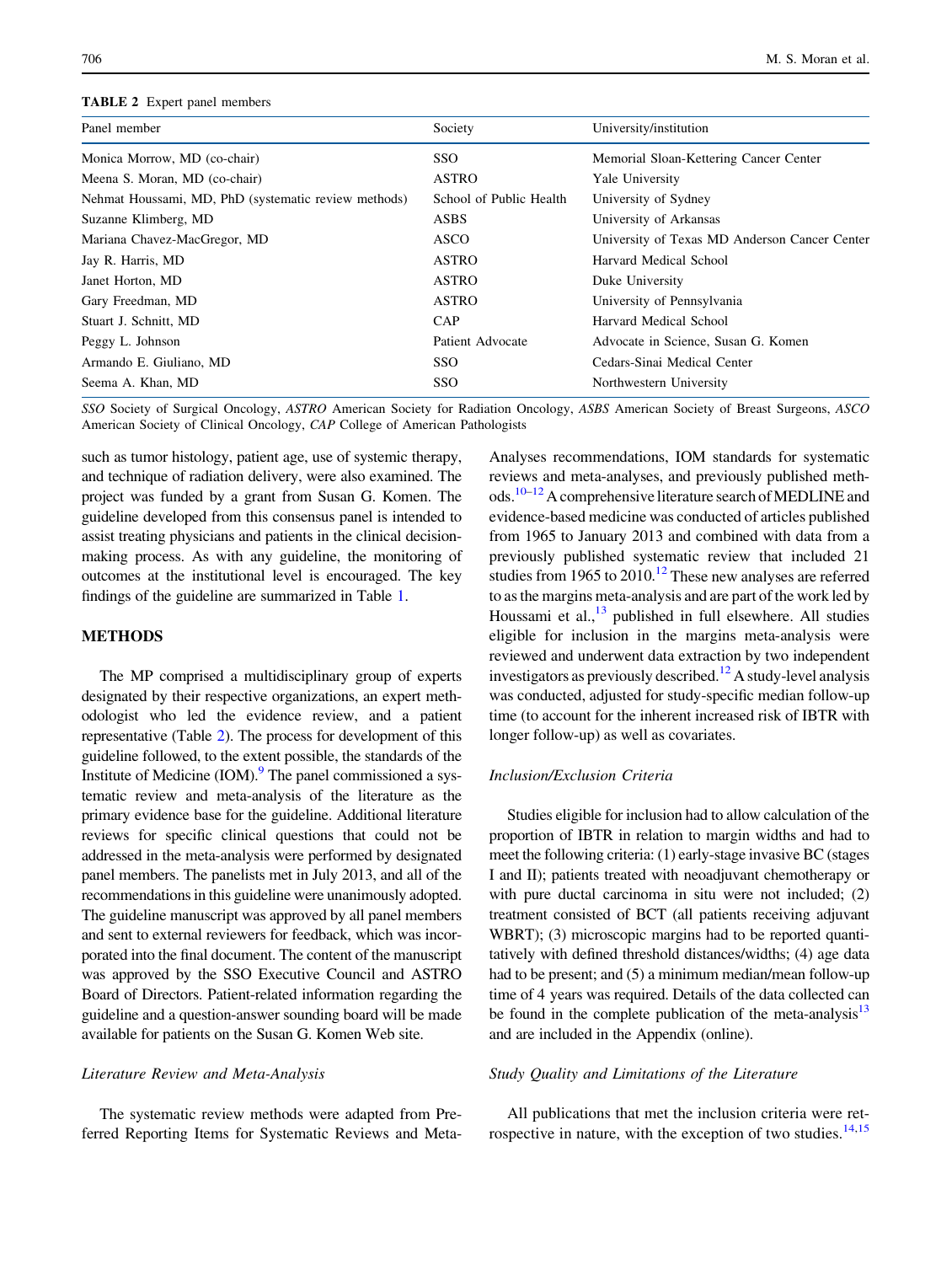Therefore, the majority of studies included in the metaanalysis provided observational-level data, and the analysis was conducted at the study level because of a lack of availability of patient-level data from the retrospective studies. The characteristics and quality assessment of the studies included in the meta-analysis are reported elsewhere.<sup>[13](#page-10-0)</sup>

#### Management of Conflicts of Interest for the MP

At the time of the initial telephone planning conference, the MP candidates declared and discussed their potential conflicts. Written disclosures were subsequently obtained at the consensus meeting. The co-chairs reviewed each conflict of interest (COI) form and determined that there were no individuals on the panel for whom a COI could influence the development or process of specific recommendations for this guideline.

## RESULTS

The margins meta-analysis was based on 33 eligible studies published between 1965 and 2013. The analysis included 28,162 patients, of whom 1,506 had an IBTR. The median follow-up was 79.2 months, and the median prevalence of IBTR was 5.3 % (interquartile range, 2.3–7.6 %). Patients with unknown margin status were not included in the analysis. Table 3 summarizes the characteristics of the studies, and the patient, tumor, and treatment variables included in this analysis. Houssami et al. $^{13}$  $^{13}$  $^{13}$  provide additional details of the included studies and full results of the meta-analysis. A synoptic overview of the results is shown in Table [4](#page-4-0). In model one, margin status in all studies included in the analysis was fitted as a dichotomous variable (negative vs. close/positive), with close and positive margins combined, because the data reported in some studies did not allow separation of these two categories. In model two, only studies providing information on specific margin widths were included; margin status was fitted as three categories (positive, close, negative), and margin distance was analyzed as a categorical variable. All models were adjusted for studyspecific follow-up. Details of the models and methodology are available in the report by Houssami et al. $^{13}$  $^{13}$  $^{13}$ 

## Guideline Recommendations

Positive Margins

## TABLE 3 Summary of study characteristics

| Study characteristics               | No. of<br>Studies | Median<br>(interquartile<br>range) |
|-------------------------------------|-------------------|------------------------------------|
| Number of patients per study        | 33                | 701 (79-3,899)                     |
| Prevalence of IBTR $(\%)$           | 33                | $5.3(2.3-7.6)$                     |
| Follow-up time $(months)^a$         | 33                | 79.2 (48.0-160)                    |
| Time to IBTR $(months)^a$           | 14                | 53.5 $(47.0 - 60.0)$               |
| Patient and tumor characteristics   |                   |                                    |
| Age $(years)^a$                     | 32                | 53.4 (45.0-60.6)                   |
| Stage distribution (%)              | 11                |                                    |
| 0                                   |                   | $0(0-1.4)$                         |
| I                                   |                   | 55.0 (52.5–56.9)                   |
| П                                   |                   | 44.4 (39.4-45.9)                   |
| Ш                                   |                   | $0(0-0.9)$                         |
| Nodal status (%)                    | 30                |                                    |
| Positive                            |                   | 25.8 (17.9-28.8)                   |
| Negative                            |                   | $70.5(65.5 - 74.2)$                |
| Tumor size $(cm)^a$                 | 8                 | $1.6(1.5-2.1)$                     |
| High grade (III) (%)                | 17                | 28.3 (20.6–30.6)                   |
| Unknown                             |                   | $2.9(0.8-21.5)$                    |
| Estrogen receptor status (%)        | 24                |                                    |
| Positive                            |                   | $45.5(38.4 - 56.3)$                |
| Negative                            |                   | $20.5(16.6-26.3)$                  |
| Unknown                             |                   | 28.4 (14.2-42.0)                   |
| Progesterone receptor status $(\%)$ | 10                |                                    |
| Positive                            |                   | $40.6(33.5 - 47.0)$                |
| Negative                            |                   | $22.0(19.4 - 28.0)$                |
| Unknown                             |                   | 38.4 (23.8-44.7)                   |
| EIC present $(\%)$                  | 16                | $9.6(7.5-15.7)$                    |
| LVI present $(\% )$                 | 16                | $17.1(12.0-30.3)$                  |
| <b>Treatment Characteristics</b>    |                   |                                    |
| Receipt of chemotherapy (%)         | 26                | $25.6(18.3 - 38.0)$                |
| Receipt of endocrine therapy $(\%)$ | 27                | 38.0 (19.3–59.5)                   |
| Receipt of WBRT (%)                 | 33                | 100 <sup>b</sup>                   |
| Receipt of radiation boost $(\%)$   | 30                | $96(73.1 - 100)$                   |
| WBRT dose $(Gy)^a$                  | 26                | 47.2 (45.0-50.0)                   |
| Radiation boost dose $(Gy)^a$       | 12                | $10.0(10.0-13.1)$                  |

Including patient, tumor, and treatment variables included in the margins meta-analysis $13$ 

IBTR ipsilateral breast tumor recurrence, EIC extensive intraductal component, LVI lymphovascular invasion, WBRT whole-breast radiation therapy

Denotes median (of the median or mean values across studies)

<sup>b</sup> Inclusion criteria for meta-analysis required WBRT

A positive margin is defined as the presence of ink at the surface of the surgical specimen on either invasive tumor cells or DCIS and implies a potentially incomplete resection that is associated with a significantly higher risk of IBTR. There is no debate regarding this concept. As shown

A positive margin, defined as ink on invasive cancer or ductal carcinoma in situ (DCIS), is associated with at least a two-fold increase in IBTR. This increased risk in IBTR is not nullified by: delivery of a boost dose of radiation, delivery of systemic therapy (endocrine therapy, chemotherapy, or biologic therapy), or favorable biology.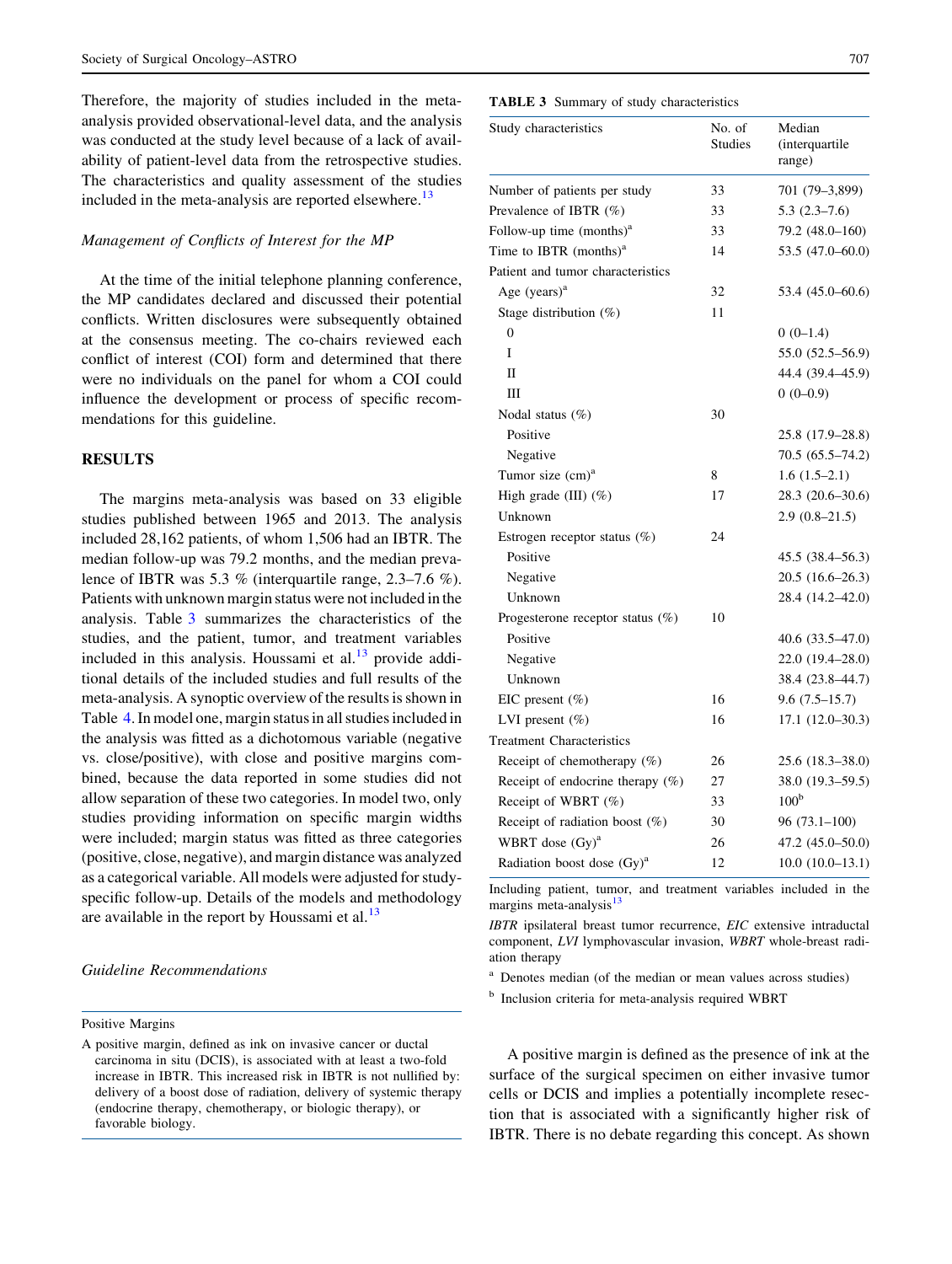<span id="page-4-0"></span>

|  |  | <b>TABLE 4</b> Summary of selected results of margins meta-analysis <sup>13</sup> |
|--|--|-----------------------------------------------------------------------------------|
|  |  |                                                                                   |

|                                             | No. of studies | No. of participants | Adjusted OR of IBTR <sup>a</sup> | 95% CI        | $P$ (association) |
|---------------------------------------------|----------------|---------------------|----------------------------------|---------------|-------------------|
| Margin category (model one)                 |                | 28,162              |                                  |               | < 0.001           |
| Close/positive                              | 33             | 6,178               | 1.96                             | $1.72 - 2.24$ |                   |
| Negative                                    | 33             | 21,984              | 1.0                              |               |                   |
| Margin category (model two)                 |                | 13,081              |                                  |               | < 0.001           |
| Positive                                    | 19             | 1,641               | 2.44                             | $1.97 - 3.03$ |                   |
| Close                                       | 19             | 2,407               | 1.74                             | $1.42 - 2.15$ |                   |
| Negative                                    | 19             | 9,033               | 1.0                              |               |                   |
| Threshold distance (model two) <sup>b</sup> |                |                     |                                  |               | 0.90              |
| $1 \text{ mm}$                              | 6              | 2,376               | 1.0                              |               |                   |
| $2 \text{ mm}$                              | 10             | 8,350               | 0.91                             | $0.46 - 1.80$ |                   |
| $5 \text{ mm}$                              | 3              | 2,355               | 0.77                             | $0.32 - 1.87$ |                   |

Relationship between IBTR and margin status

Impact of margin width on IBTR adjusted for individual covariates and follow-up

| Covariate         | No. of studies | Threshold distance negative margin: adjusted OR (mm) | $P$ (association) |      |      |
|-------------------|----------------|------------------------------------------------------|-------------------|------|------|
|                   |                |                                                      |                   |      |      |
| Age               | 18             | 1.0                                                  | 0.53              | 0.77 | 0.53 |
| Endocrine therapy | 16             | 1.0                                                  | 0.95              | 0.90 | 0.95 |
| Radiation boost   | 18             | 1.0                                                  | 0.86              | 0.92 | 0.86 |

OR odds ratio, IBTR ipsilateral breast tumor recurrence, CI confidence interval

<sup>a</sup> Adjusted for study-specific median length of follow-up

<sup>b</sup> Threshold distance was also tested for significance for trend (reflects whether there was statistical evidence of a decrease in the odds of IBTR as the threshold margin distance increased from 1, 2, and 5 mm<sup>3</sup>). P (trend) =  $0.58$ 

in Table 4, the margins meta-analysis of 33 studies including 28,162 patients with a median follow-up of 6.6 years reported an odds ratio (OR) for IBTR of 1.96 (95 % confidence interval [CI] 1.72–2.24) for close or positive margins compared with negative margins after adjustment for length of follow-up. For the 19 studies of 13,081 patients with sufficient detail to separate negative, close, and positive margins, the OR for positive versus negative margins was 2.44 (95 % CI 1.97–3.03).<sup>[13](#page-10-0)</sup> Other published literature supports the observation that the risk of IBTR with a positive margin is at least two-fold greater than that seen with negative margins.<sup>[16,17](#page-11-0)</sup> Although various other treatment modalities, including use of a boost dose of radiation and adjuvant systemic therapy with endocrine therapy, chemotherapy, or biologically targeted agents, have all demonstrated a favorable impact on IBTR (see below), adjustment for the covariates of endocrine therapy or use of a boost dose of radiation did not nullify the increased risk of IBTR seen with a positive margin in the meta-analysis. In the 18 studies reporting information about the use of a boost, the risk of IBTR in patients with positive margins remained elevated (OR 2.45;  $P \lt 0.001$ ) after adjustment for study-specific follow-up and for proportion of patients who had a boost. Other studies support this finding. For example, a European Organisation for Research and Treatment of Cancer (EORTC) trial demonstrated that an additional boost dose of 16 Gy targeting the tumor bed after microscopically complete removal of the tumor and WBRT significantly reduced the rate of IBTR. The overall cumulative incidence of IBTR at 10 years was 10.2 % (95 % CI 8.7–11.8 %) without a boost and  $6.2\%$  (95 % CI 4.9–7.5 %) with a boost  $(P<0.001)$ .<sup>[18](#page-11-0)</sup> In the small subset of 251 patients who had positive margins and received a boost, the cumulative incidence of IBTR at 10 years was 17.5 % (95 % CI 10.4– 24.6 %) with 10 Gy and 10.8 % (95 % CI 5.2–16.4 %) with 26 Gy ( $P > 0.10$ ).<sup>[19](#page-11-0)</sup> These data suggest that although a boost provides a degree of reduction in IBTR when margins are microscopically positive, the absolute benefit is not sufficient to reduce the rate of IBTR to that seen with negative margins and the use of a boost.

Similarly, despite the well-recognized benefit of systemic therapy in reducing IBTR, as discussed in detail below, $^{20}$  $^{20}$  $^{20}$  the effects of a positive margin do not appear to be negated by the use of either adjuvant endocrine therapy or chemotherapy. In a subanalysis of 16 studies within the margins meta-analysis that allowed adjustment for the proportion of patients who received endocrine therapy (and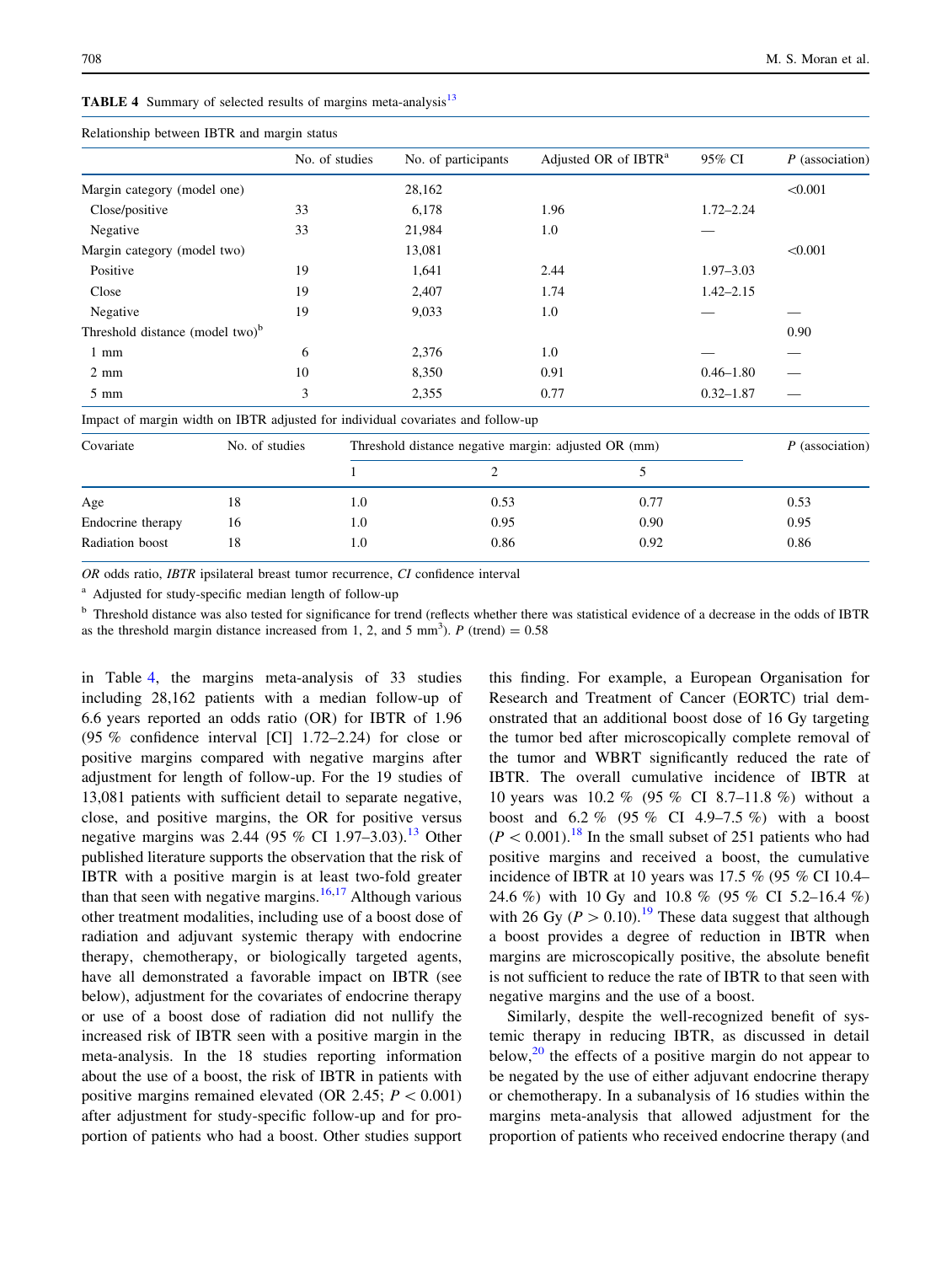adjusted for follow-up), the adjusted OR for positive margins (vs. negative) remained significantly higher at 2.53  $(P<0.001)$ .

Lastly, based on the results of the margins meta-ana- $lysis<sup>13</sup>$  $lysis<sup>13</sup>$  $lysis<sup>13</sup>$  and other retrospective series, the panel concluded that patients with positive margins who have favorable tumor biology, such as those with tumors that are strongly estrogen receptor (ER) positive, remain at higher risk for IBTR than similar patients with negative margins, despite good biologic features. From the model of 19 studies reporting margin widths in the meta-analysis, adjusted analysis of 15 studies that included detailed information on ER status found that the adjusted OR for IBTR among patients with ER-positive tumors with positive (vs. negative) margins remained significantly elevated at 2.66  $(P<0.001)$ . The impact of a boost dose of radiation, the use of systemic therapy, and biologic subtype on margin width is discussed further below.

As discussed above, negative margins, defined as no ink on invasive carcinoma or DCIS, substantially reduce the risk of local recurrence compared with positive margins. However, the amount of normal breast tissue around the tumor that constitutes an optimal negative margin is controversial. To address this question, the MP considered what is known about the microscopic distribution of tumor in the breast in clinically and mammographically unicentric BC, whether the standardization and reproducibility of pathologic processing of lumpectomy specimens allows meaningful differentiation of margin widths of 1 or 2 mm, and the impact of changes in BC management on the relevance of older studies examining margin width to practice today.

Holland et al. $^{21}$  $^{21}$  $^{21}$  in a meticulous study of mastectomy specimens, demonstrated that clinically unicentric T1–T2 BCs are frequently associated with subclinical foci of invasive cancer and/or DCIS in the surrounding breast tissue and that these may be present at large distances from the primary tumor site. Although the cases examined in this study preceded the mammographic era, the frequency of additional foci was independent of tumor size. For example, even among T1 lesions, 42, 17, and 10 % of patients had additional foci of invasive cancer and/or DCIS  $>2$ ,  $>3$ , and  $>4$  cm from the index tumor, respectively. The frequent presence of foci of invasive carcinoma and DCIS at considerable distances from the index lesion may at least partially explain why increasing the width of lumpectomy margins in millimeter intervals has no significant impact on the risk of local recurrence after breast-conserving surgery or WBRT.

There are also technical limitations to lumpectomy margin evaluation that confound the interpretation of data relating margin width to risk of local recurrence. Once a lumpectomy specimen is removed from the breast, there is flattening because of lack of support from the surrounding tissue. This is further exaggerated by compression in specimens submitted for specimen radiography. These factors result in artifactually narrower margins than existed in vivo. $22$  Furthermore, ink applied to the surface of the specimen often tracks into deeper portions of the specimen, which, in turn, can pose significant challenges for the pathologist to microscopically determine the location of the true margin. In addition, there is no standard method for margin evaluation, and this process is highly prone to sampling error. The two major options for lumpectomy margin evaluation include sectioning the specimen perpendicular to the inked margin (in which case, the precise distance to the margin can be determined) and shaving the specimen margins and examining them en face (in which case, any residual tumor in the shaved specimen is considered a positive margin). Some surgeons submit separate margins obtained from the walls of the biopsy cavity after the lumpectomy specimen is removed; these can be examined by either the inked or the shaved method. Although the shaved margin method permits examination of a greater surface area of the specimen margin than can be examined by the inked method, the use of shaved margins results in the categorization of many margins as positive that are, in fact, negative by the inked margin method—this, in turn, may result in unnecessary re-excision or even mastectomy. $23$  Sampling of lumpectomy specimens is also highly variable and ranges from submission of a limited number of sections to total sequential embedding of the entire specimen. However, even the process of total sequential embedding results in the examination of only a very small proportion  $(\leq 1 \%)$  of lumpectomy specimen margins. $^{24}$  $^{24}$  $^{24}$  Finally, the presence of tumor at a certain distance from the inked margin on any single slide may not represent the true state of that margin three dimensionally; a margin that appears adequate on one given section may actually be positive if additional sections are examined and even if deeper sections are cut from the same tissue block. As a group, these studies indicate that there is a great degree of variability in margin assessment and that regardless of the technique of margin evaluation employed, a negative margin does not guarantee the absence of residual tumor in the breast.

In spite of the variability in margin assessment discussed above, great attention has been paid to achieving specific

Negative Margin Widths

Negative margins (no ink on tumor) minimize the risk of IBTR. Wider margin widths do not significantly lower this risk. The routine practice to obtain wider negative margin widths than no ink on tumor is not indicated.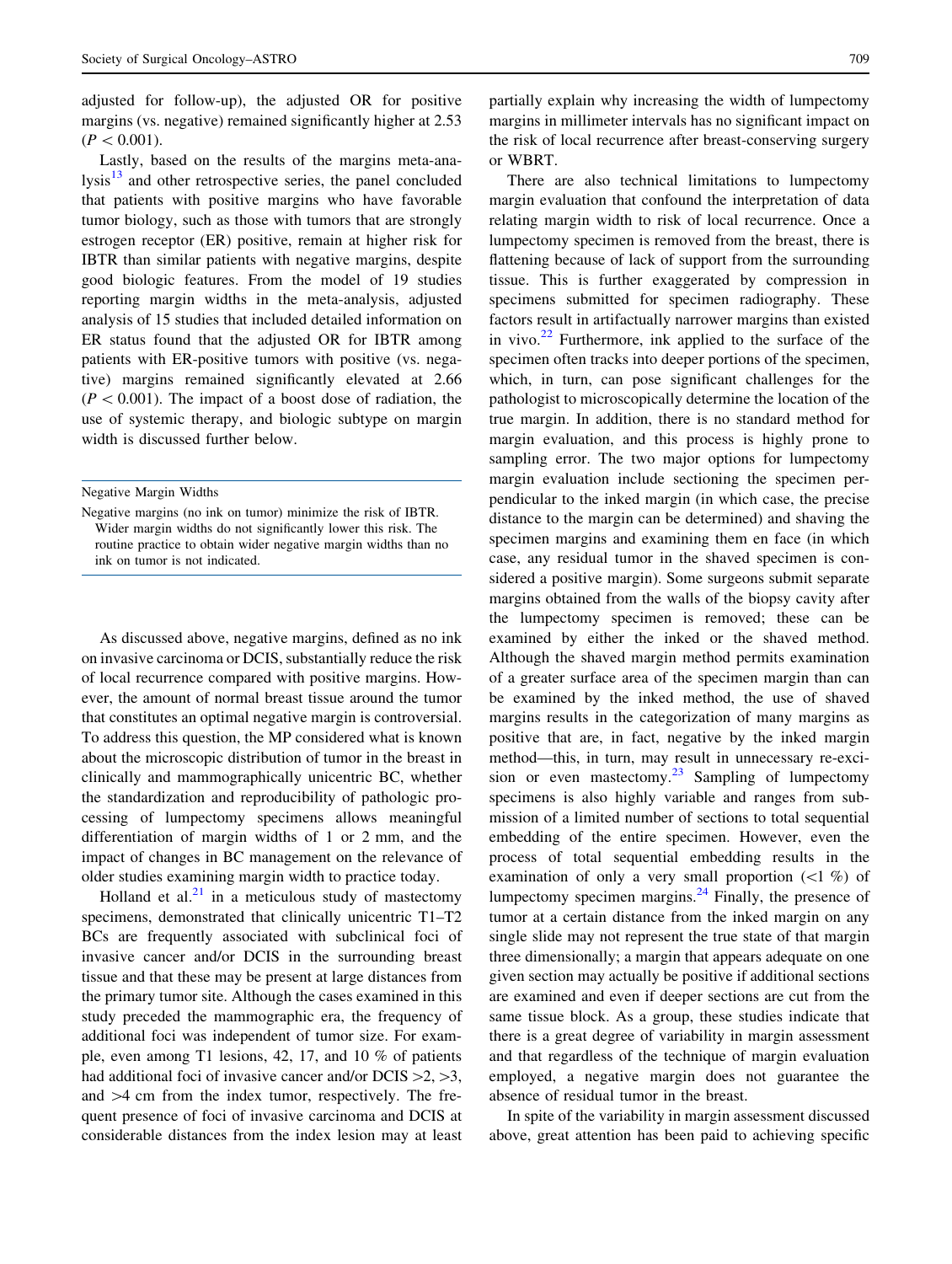negative margin widths in the belief that this reduces the risk of IBTR, and re-excision is frequently performed for margins in which there is no ink on tumor. $5$  To address the question of the importance of margin width, we evaluated the results of one model of the meta-analysis in which the relationship between specific margin widths  $(1, 2, 5 \text{ mm}^3)$ and IBTR was evaluated, as shown in Table [4](#page-4-0) (19 studies; 13,081 patients; 753 IBTRs; median follow-up, 8.7 years). After adjustment for study-specific length of follow-up, there was no statistically significant evidence that the odds of IBTR were associated with margin distance  $(P = 0.90)$ . nor was there statistical evidence for a trend that the odds of IBTR decreased as the distance for declaring negative margins increased ( $P = 0.58$  for trend). Adjusting for covariates, including age, median year of study recruitment, use of endocrine therapy, use of a radiation boost, use of re-excision, ER status, and type of IBTR (first vs. any), did not change these results. Although an analysis of these data using study-specified margin definitions of negative, close, and positive did reveal a significant increase in the odds of IBTR with close (OR 1.74; 95 % CI 1.42–2.15) or positive margins (OR 2.44; 95 % CI 1.97– 3.03) versus negative margins ( $P \lt 0.001$ ), the panel felt that the analysis of specific margin widths superseded this finding because of the heterogeneity among studies in the definitions of close and positive; margins defined as positive in one study could be classified as close or even negative in other studies included in this analysis. Additionally, the panel recognized that there have been significant changes in BC management that are not reflected in the relatively older studies included in this meta-analysis comparing negative versus close versus positive margins. Only 26 and 38 % of patients included in the entire meta-analysis received chemotherapy and endocrine therapy, respectively, in spite of a median tumor size of 1.6 cm and a 26 % incidence of nodal positivity. Because the incidence of local recurrence increases with time, a median follow-up of at least 4 years was one of the criteria for inclusion in the meta-analysis, and inclusion of studies with a longer follow-up period was felt to be important for an accurate assessment of the risk of local recurrence. As noted in Fig. 1, the crude incidence of IBTR declined over time, and although this was observed for all margin widths, the decline appeared more pronounced in those with margins less than 5 mm. As discussed in detail below, the benefits of adjuvant systemic therapy in reducing IBTR are well documented. $^{20}$  $^{20}$  $^{20}$  The widespread use of systemic therapy today, even for patients with small, node-negative BC, increased the confidence of the MP that wider margins were unlikely to enhance local control in a clinically significant way in the current era. Additionally, although the median year of study recruitment of studies included in the meta-analysis was 1990, the median



FIG. 1 Scatter plot of unadjusted rates of ipsilateral breast tumor recurrence by median year of study recruitment

prevalence of IBTR for all studies in the meta-analysis was only 5.3 %. Although the ORs in Table [4](#page-4-0) numerically suggest that 5-mm margins offer an advantage compared with margins of 1–2 mm, these differences lack statistical significance despite the use of two different statistical tests and robust sample sizes, making it unlikely that the metaanalysis lacks the power to detect clinically meaningful differences in IBTR based on margin width. Furthermore, with the overall rate of IBTR of 5.3 %, the absolute benefit in possible decreased IBTR with an OR of 0.77 is on the order of 1–2 %. More importantly, adjustments for covariates, which are a standard part of practice today, such as the use of endocrine therapy and the use of a boost dose of radiation, virtually eliminate the numeric differences in the ORs (Table [4](#page-4-0)). Thus, although larger margin widths may have resulted in small reductions in local recurrence in the past, there is no evidence that they are important in the setting of current multimodality treatment. It was not possible to compare rates of IBTR between margins of no ink on tumor and margins of 1 mm or more in model two (Table [4\)](#page-4-0), because only a small number of studies with these margin definitions were available for review. The MP considered the long-term results of the NSABP B06 randomized trial, $\frac{2}{3}$  $\frac{2}{3}$  $\frac{2}{3}$  which defined a negative margin as no ink on tumor, began accrual in 1976, and reported a 5 % rate of IBTR after 12 years of follow-up in patients receiving systemic therapy. Additionally, the variability in margin assessment discussed above, the lack of evidence of a significant difference in rates of IBTR among margins of 1, 2, and 5 mm<sup>3</sup>, and the benefits of a boost dose of radiation on local control discussed below led the MP to believe that the totality of evidence did not support a distinction between margins of no ink on tumor and margins of 1 mm.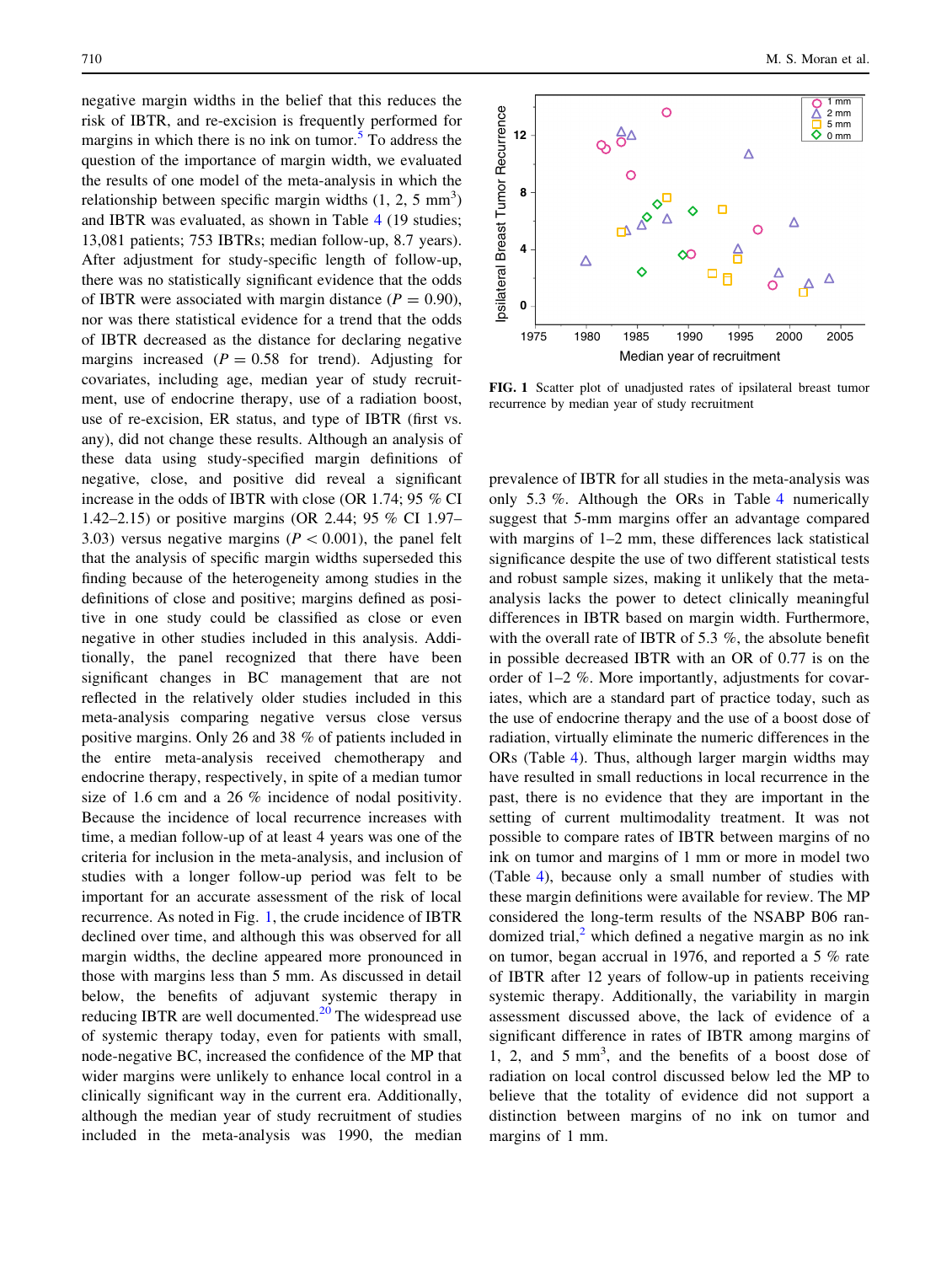#### Systemic Therapy

The rates of IBTR are reduced with the use of systemic therapy. In the uncommon circumstance of a patient not receiving adjuvant systemic therapy, there is no evidence suggesting that margins wider than no ink on tumor are needed.

The use of systemic therapy in the treatment of earlystage BC has changed dramatically over the past 30 years; throughout this period, consistent evidence has accumulated that successful systemic therapy improves local control. In the NSABP B06 trial, only women with nodepositive disease received chemotherapy (melphalan and fluorouracil [FU]). Within the irradiated cohort, nodepositive patients demonstrated roughly half the rate of IBTR compared with node-negative patients (5 vs. 1[2](#page-10-0)  $\%$ )<sup>2</sup> at 12 years, an advantage attributable to the use of chemotherapy. This positive impact of systemic therapy on local control has continued with improvements in systemic therapy. As illustrated in subsequent analyses of NSABP trials of systemic therapy, each improvement that led to improved survival was accompanied by a decline in IBTR. In NSABP B14 (tamoxifen vs. not for ER-positive, nodenegative disease), the rate of IBTR was 11.6 % in the control group compared with 5.0 % in the tamoxifen group  $(P < 0.001)^8$  $(P < 0.001)^8$ ; in NSABP B13 (chemotherapy vs. not for node-negative disease), the IBTR rate was 15.3 % in the control and 5.4 % in the treated patients  $(P < 0.001)^8$ ; in NSABP B19 (methotrexate and FU vs. cyclophosphamide, methotrexate, and FU in ER-negative, node-negative patients), the IBTR rates were 8.2 and 4.8 % ( $P < 0.03$ ).<sup>[25](#page-11-0)</sup> The 1990s saw the introduction of taxanes into adjuvant and neoadjuvant regimens, and pooled data from NSABP trials B18 (anthracycline-based chemotherapy) and B27 (inclusion of docetaxel) demonstrated that women who did not achieve a pathologic complete response (pCR) in the breast had an increased hazard ratio (HR) for local-regional recurrence  $(1.55; 95\% \text{ CI } 1.01-2.59)$  compared with those who did. $^{26}$  $^{26}$  $^{26}$  Thus, achieving a pCR, which heralds a muchreduced risk of distant disease and breast cancer death, also results in a significantly reduced risk of IBTR.

The adjuvant systemic therapy of today is substantially improved over that of 20 years ago and is likely to continue to improve, with better targeting of specific BC subtypes. For women with ER-positive BC undergoing BCT, the 10 year rates of IBTR in the Early Breast Cancer Trialists' Group overview were 18.6 % when tamoxifen was not used and 8.7  $\%$  with tamoxifen.<sup>[1](#page-10-0)</sup> The introduction of aromatase inhibitor therapy instead of, or in addition to, tamoxifen in postmenopausal women has led to a consistent reduction in the rates of IBTR across essentially all trials reported, with an average reduction in the HR of approximately  $0.67<sup>27</sup>$  $0.67<sup>27</sup>$  $0.67<sup>27</sup>$  The addition of taxanes to anthracycline-based regimens is also accompanied by a relative reduction in the rate of IBTR. $^{20}$  $^{20}$  $^{20}$  Finally, the addition of trastuzumab to cytotoxic regimens for patients with human epidermal growth factor receptor 2 (HER2)–positive BC leads to a further reduction in the crude hazard of IBTR, with HRs of 0.47 and 0.66 in the pooled United States trials and European Herceptin Adjuvant (HERA) trial. $28,29$  These data from large randomized clinical trials establish the principle that systemic therapy advances that lead to improved survival and decreased risk of distant disease also contribute to improved local control and suggest that as systemic therapy continues to improve, so will its impact on diminishing IBTR.

The panel agreed that the evidence indicates clearly that systemic therapy, used for the vast majority of patients with BC today, reduces the overall risk of IBTR. It also strengthened the confidence of the MP that millimeter increments in margin widths are unlikely to affect IBTR once a margin of no ink on tumor cells has been obtained. Although the evidence base was less robust, the panel agreed that in the rare circumstance when a patient does not receive any form of systemic treatment, there is no evidence to suggest that obtaining wider margins beyond no ink on tumor will result in any further reduction of IBTR.

| <b>Biologic Subtypes</b> |  |  |
|--------------------------|--|--|
|                          |  |  |

Margins wider than no ink on tumor are not indicated based on biologic subtype.

An improved understanding of biologic subtypes of BC has led to great improvements in systemic therapy that have, in turn, decreased IBTR. Several large studies have examined IBTR rates with BCT in relation to molecular markers. In one of the largest studies, Arvold et al.<sup>[30](#page-11-0)</sup> reviewed 1,434 patients who underwent BCT and found that those patients with triple-negative BC (TNBC) and HER2-positive tumors had a significantly higher risk of IBTR compared with patients with other subtypes. However, the study did not include treatment with adjuvant trastuzumab, which lowers IBTR for the HER2-positive group. Another large study by Voduc et al. $31$  of nearly 3,000 patients with a median follow-up of 12 years also found increased IBTR among those with HER2-enriched and basal tumors. Interestingly, they found no increased IBTR among TNBCs with nonbasal tumor markers.<sup>[31](#page-11-0)</sup> Mazouni et al. $32$  reported on 1,194 patients and found no statistically significant differences in IBTR on the basis of subtype. They did, however, note that mastectomy was more commonly performed for HER2-positive disease and TNBC than for luminal A and luminal B tumors,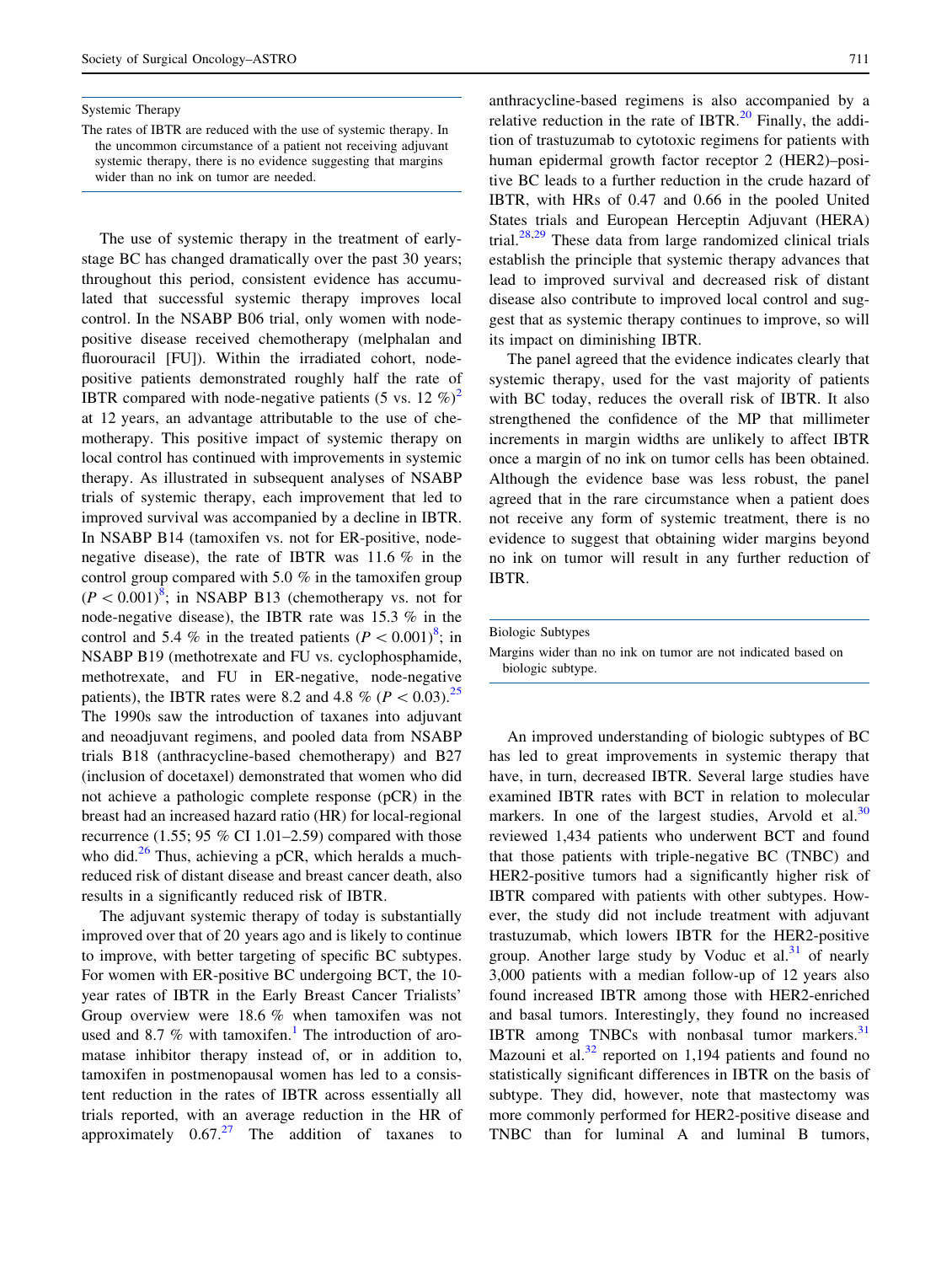suggesting that surgeons felt less comfortable with BCT for more aggressive tumor subtypes, despite a lack of data. Haffty et al. $33$  as well as Freedman et al. $34$  also found no significant differences in IBTR among patients treated with BCT when comparing TNBC with non-TNBC. A recent study by Gangi et al.<sup>[35](#page-11-0)</sup> examined outcome among  $1,851$ consecutive patients treated between 2000 and 2012, during which trastuzumab was routinely used for HER2 positive patients. There was no significant difference in IBTR among patients with TNBC compared with other subtypes of tumors.

Intuitively, it might be thought that wider margins are necessary to control the more aggressive tumor types. However, there is no reason to believe that HER2-positive disease and TNBC are more difficult to resect. Pilewskie et al. $36$  examined the impact of margin width on local recurrence in 535 patients with TNBC. At 60 months, the incidence of IBTR did not differ significantly between patients with margins  $\leq 2$  mm and those with margins  $>2$  mm (7.3 vs. 5.1 %). Alternatively, local failure occurs as a marker of aggressive biology, as is seen after mastectomy. Three retrospective studies have examined the incidence of local failure in TNBC after BCT or mastectomy and found no difference based on surgical procedure, suggesting that these local recurrences are more likely a result of aggressive biology, not residual tumor at the surgical site, which could be improved with wider lumpectomy margins.<sup>29,37–39</sup> This theory is supported by the approximately 40 % decline in IBTR seen in patients with HER2-positive tumors receiving adjuvant systemic trastuzumab and other HER2-targeted agents. $^{29}$  $^{29}$  $^{29}$  In summary, the MP concluded that although there is evidence that the risk of IBTR varies by subtype based on the results of many studies, patients with aggressive tumors remain at equally increased risk for local failure irrespective of treatment with mastectomy or BCT, indicating there is no justification for more widely clear margins over no ink on tumor for any BC subtype.

Radiation Therapy Delivery The choice of WBRT delivery technique, fractionation, and boost dose should not be dependent on margin width.

WBRT options have expanded significantly in the last decade. Delivery techniques such as prone positioning and intensity-modulated radiotherapy have been designed to limit treatment-related toxicity by decreasing heart/lung volumes and improving homogeneity across the whole-

breast radiation field, respectively.  $40-43$  $40-43$  $40-43$  Additionally, attempts have been made to decrease the burden of the protracted treatments inherent to conventionally fractionated WBRT through use of accelerated, hypofractionated, whole-breast schemas. Two large randomized trials have now reported comparable long-term efficacy and toxicity data with this approach, establishing it as an acceptable alternative. $44,45$  In general, the studies evaluating these approaches did not specify particular surgical margin widths and required only complete microscopic excision of tumor.[40–43,45](#page-11-0) The large United Kingdom Standardization of Breast Radiotherapy (START) trial did mandate a  $\geq$ 1-mm margin, but comparable long-term results were reported in the similar Canadian hypofractionation trial that excluded only those with involved margins. $45-47$  $45-47$  $45-47$  Although neither of these trials was designed to address a possible interaction between margin width and the specifics of radiation delivery, there is no evidence to suggest that margin width should dictate patient selection for these therapies.

As discussed earlier, a radiation boost to the tumor bed after WBRT has been shown to significantly reduce the risk of IBTR at a cost of increased, although acceptable, rates of late radiation toxicity.<sup>18,48,49</sup> In the randomized trials establishing the benefit of a boost, negative surgical margins were largely defined as no ink on tumor.

Further tailoring of the boost dose has been explored in several single-institution series.<sup>[50](#page-11-0)–[52](#page-12-0)</sup> In each of these studies, margin width was used as an indicator of potential residual tumor burden, and boost doses were increased with decreasing margin width. The MP felt that interpretation of these and other retrospective data evaluating both radiation dose and surgical margins was complicated by the heterogeneity of total radiation doses and techniques, and a lack of control cohorts with comparable margin widths and uniform doses. Therefore, the panel concluded that there was no clear reduction in IBTR as a result of escalating the radiation dose when margin widths are smaller. In one report, an increased rate of IBTR was noted in patients with close or positive margins despite the dose-escalation strategy.<sup>[51](#page-12-0)</sup> The other studies simply noted no clear relationship between local control and margin width or radiation dose.<sup>[50](#page-11-0)[,52](#page-12-0)</sup>

In summary, margin width should not be used to determine the delivery technique or fractionation for WBRT or vice versa. Furthermore, in patients with negative margins (no ink on tumor), the use and dose of a tumor bed boost should be based on a priori estimation of local failure risk and should not be determined, in isolation, by the width of the surgical margin.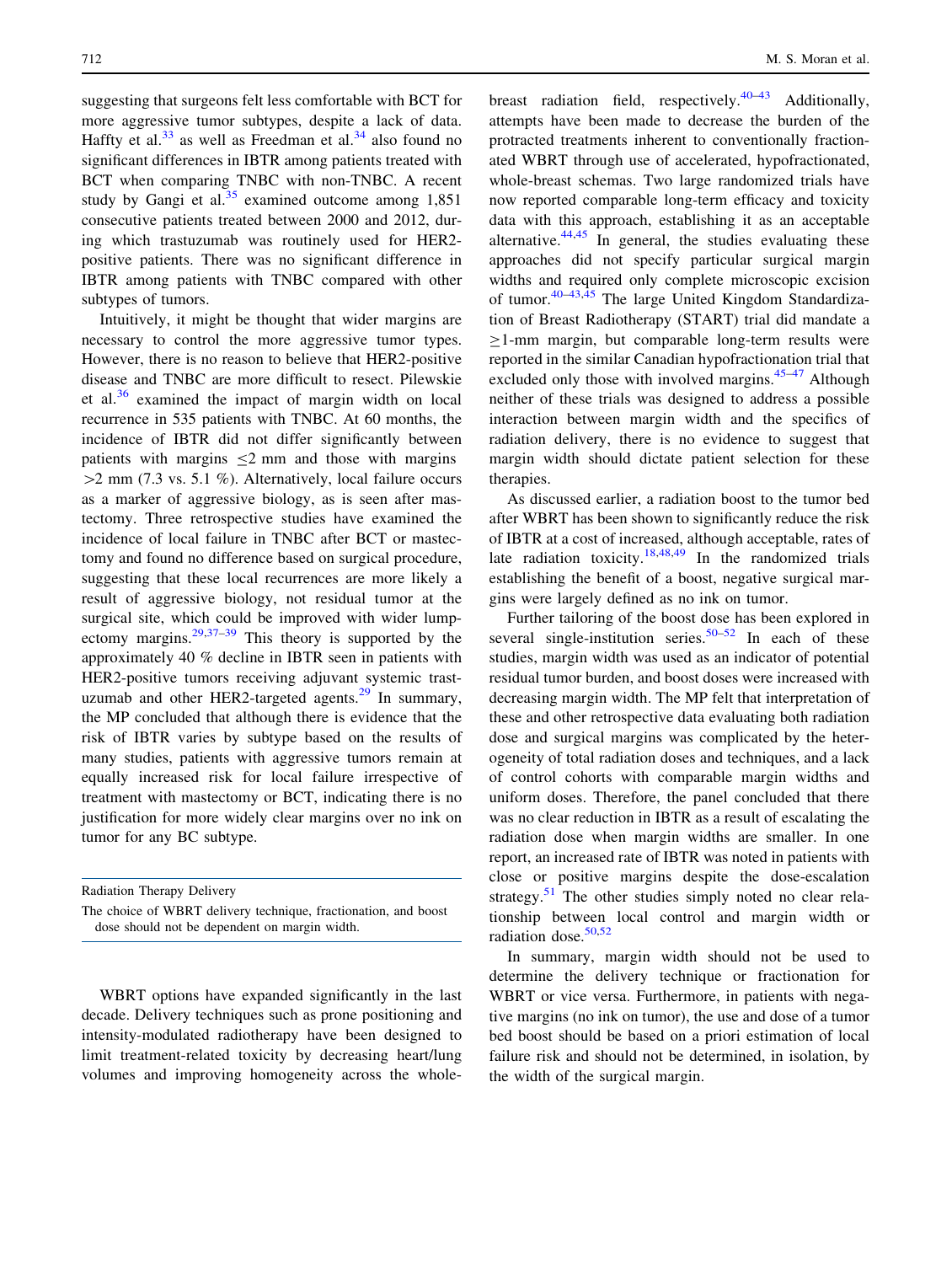|         |  |  | Invasive lobular carcinoma (ILC) and lobular carcinoma in situ |  |
|---------|--|--|----------------------------------------------------------------|--|
| (LCIS): |  |  |                                                                |  |

Wider negative margins than no ink on tumor are not indicated for ILC. Classic LCIS at the margin is not an indication for reexcision. The significance of pleomorphic LCIS at the margin is uncertain.

ILCs comprise 5–15 % of all BCs. Several large retrospective studies demonstrate that when negative margins are obtained, the risk of IBTR is not significantly different between ILC and invasive ductal carcinoma. $53-55$  $53-55$  $53-55$  Wider margins do not yield lower IBTR rates. In a retrospective study of 382 patients comparing margins  $>1$  cm with smaller margins, no differences in local recurrence rates were observed.<sup>[56](#page-12-0)</sup> Additionally, most classical ILCs have a luminal A phenotype and are ER positive, so the benefits of endocrine therapy on local control, discussed previously, will be seen in this population. Thus, the MP concluded that the general recommendations regarding margin width should not be altered for invasive lobular histology.

In contrast to clear evidence demonstrating that DCIS at the margin increases IBTR, the presence of LCIS at the margin does not impact IBTR. In a retrospective study, the 10-year cumulative incidence rate of IBTR in patients with BC was not significantly different in patients with or without LCIS unless tamoxifen was withheld. $57$  In other large studies, the presence of LCIS within the specimen or at the resection margin did not appear to affect the risk of local recurrence.<sup>[58,59](#page-12-0)</sup> There is concern that the pleomorphic variant of LCIS, which has some features more akin to highgrade DCIS than to classical LCIS, may carry an increased risk of recurrence when at the margin. Given the limitation of only small retrospective studies with a very limited number of events available to address this question,  $60$  the MP did not feel that a recommendation regarding pleomorphic LCIS at the margin could be made at this time.

Young patient age, usually defined as  $\langle 40 \rangle$  years, has been associated with an increased risk of IBTR after BCT compared with that seen in older women. In the Early Breast Cancer Trialists' Collaborative Group meta-analysis of breast-conserving surgery with and without radiotherapy, the rate of any first recurrence by age was 5.9 % per year for age  $\lt$  40 years, 2.7 % per year for age 40–49 years, and 1–1.9 % per year for  $>50$  years in the node-negative subgroup.<sup>[1](#page-10-0)</sup> Corresponding rates in the nodepositive subgroup were 8.3 % per year for age  $\lt$ 40 years, 6.5 % per year for age 40–49 years, and 4.8–6.5 % per year for age  $>50$  years, respectively. An increased risk for BC mortality was also seen in the subgroup of women age \40 years. Other studies have confirmed a higher risk for distant recurrence as well as IBTR in young women. $61,62$ 

Young patient age is not associated with an improved outcome with mastectomy. The risk for locoregional recurrence after mastectomy without radiation is also significantly higher in young women compared with their older counterparts, $63$  and the increased risk of both recurrence and BC death is not improved with mastectomy compared with BCT. $62,64$  $62,64$  $62,64$  The increased IBTR rates in young women likely result from the greater frequency of adverse biologic and pathologic features in this group compared with older women. Young women have more aggressive tumor characteristics, such as high histologic grade, lymphovascular invasion, hormone receptor–negative BC, BRCA1 and BRCA2 mutation–associated cancers, and BCs associated with adverse gene expression profiles,  $65,66$  compared with their older counterparts. In one study, very young patients with tumors classified as luminal B, HER2, and triple-negative subtypes were at increased risk of IBTR when compared with older patients, but no significant effect of age was seen in the subgroup with the most favorable luminal A subtype. $66$  Young age may be a less important factor for IBTR when controlling for adverse gene-expression profile $30,67$  $30,67$  or may not be important at all in predicting recurrence and survival in an era of modern systemic therapy and anti-HER2–directed therapy, as suggested in one recent study of young women with HER2-overexpressing cancers. $\frac{68}{68}$  $\frac{68}{68}$  $\frac{68}{68}$ 

There was no evidence in the margins meta-analysis that once a negative margin has been achieved, young patients benefit from a greater negative margin width than no ink on tumor. In 18 studies in the meta-analysis, the adjusted OR for IBTR with age as a covariate did not differ significantly when negative margin widths were defined as 1, 2, or 5 mm<sup>3</sup> (*P* for association = 0.86; *P* for trend = 0.58). This is consistent with the finding that mastectomy, which theoretically should provide the largest margin width that can be obtained, is also associated with an increased risk of local recurrence in younger compared with older women. In addition, there are data demonstrating equivalent risks for recurrence and BC death in young women irrespective of treatment with BCT or mastectomy. $62,64$ 

Thus, the MP concluded that although the adverse pathologic and biologic factors associated with young age are mitigated to some extent by excision to negative margins, use of systemic therapies, use of a radiation boost, and possible exclusion of young BRCA mutation carriers from a

Young age

Young age  $(\leq 40$  years) is associated with both increased IBTR after BCT as well as increased local relapse on the chest wall after mastectomy and is also more frequently associated with adverse biologic and pathologic features. There is no evidence that increased margin width nullifies the increased risk of IBTR in young patients.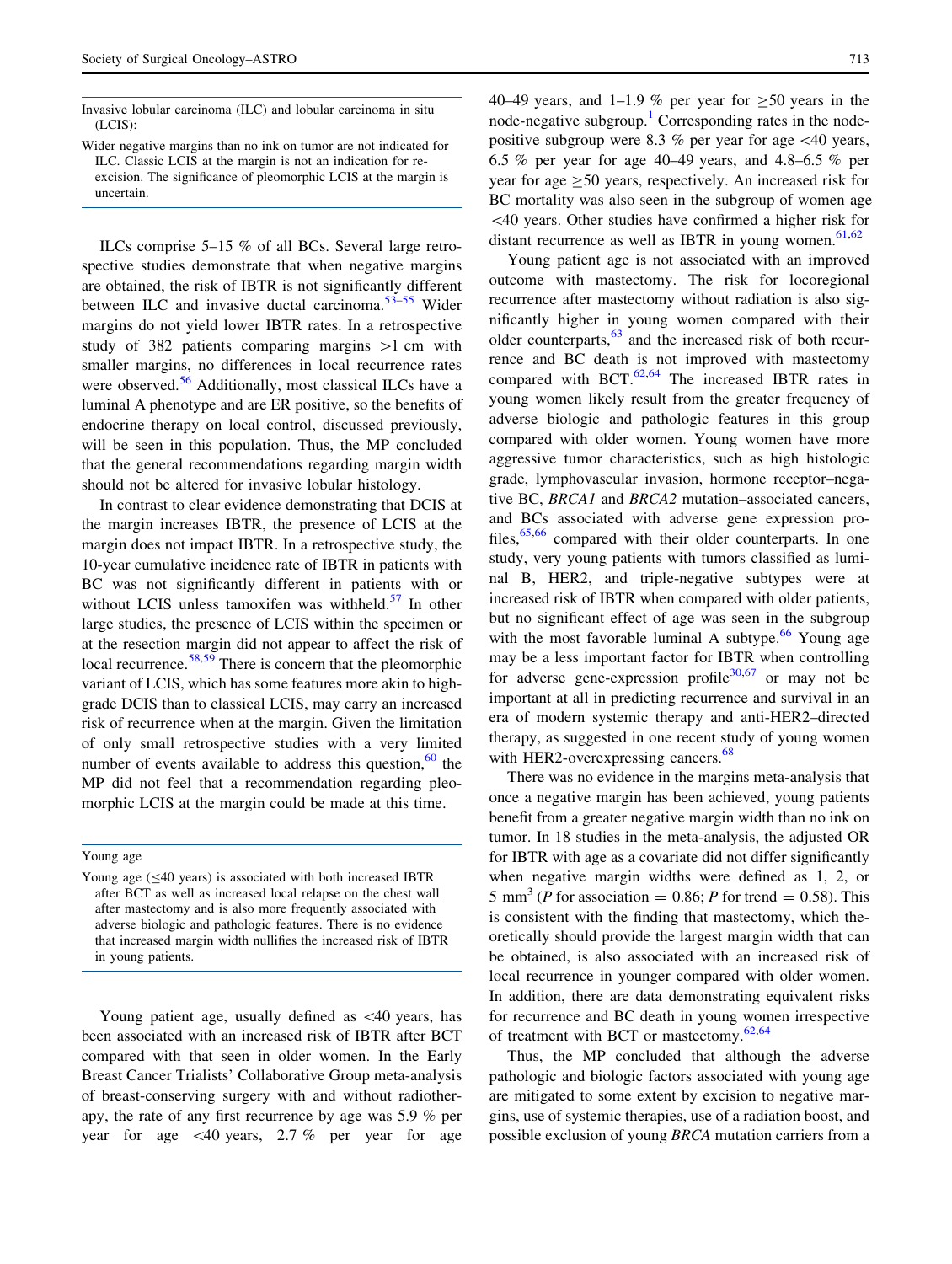<span id="page-10-0"></span>BCT approach, there is no evidence supporting obtaining wider negative margins beyond no ink on tumor solely on the basis of young patient age.

Extensive Intraductal Component (EIC)

An EIC identifies patients who may have a large residual DCIS burden after lumpectomy. There is no evidence of an association between increased risk of IBTR and EIC when margins are negative.

EIC is a pathologic description of invasive ductal carcinoma that has a prominent intraductal component within the tumor and adjacent normal tissue. The basis of the definition of EIC was the observation in the 1970s at the Harvard Joint Center for Radiation Therapy, at a time when margins of resection were not routinely assessed, that a high rate of IBTR was observed in patients undergoing BCT when a prominent DCIS burden was noted within the confines of the invasive cancer (approximately 25 %) and within breast tissue beyond the edges of the invasive can-cer.<sup>[69](#page-12-0)</sup> These EIC-positive cancers often recurred within or at the edge of the boost volume and were more commonly seen in young patients  $(\leq 35$  years of age). Furthermore, IBTR was more common in young EIC-positive patients than in older EIC-positive patients.

In subsequent years, when margins of resection were inked, and re-excisions were performed for positive or close margins, patients with EIC-positive cancers (but not EIC-negative cancers) were frequently found to have considerable residual DCIS in the re-excision specimens.<sup>[70](#page-12-0)</sup> Pathologic examination of a cohort of mastectomy specimens revealed that 33 % of EIC-positive cancers had prominent DCIS (six or more low-power fields of DCIS) at  $\geq$  2 cm from the edge of the index cancer compared with only 2 % of EIC-negative cancers.<sup>[71](#page-12-0)</sup> In aggregate, these studies indicated that an EIC denotes a cancer that may have extensive multifocal DCIS involvement and an increased rate of IBTR if not adequately resected.

Later, additional studies revealed that patients with EICpositive tumors did not have an increase in IBTR unless tumor cells were present at the inked margin. $^{72}$  $^{72}$  $^{72}$  In a cohort of EIC-positive patients, IBTR was 0 % at 5 years when there were no tumor cells at the inked margin or when the margin was defined as close, but it was 50 % when there was more than focal positivity.<sup>[72](#page-12-0)</sup> On the basis of this information, the MP did not feel that the available evidence supports the routine use of margins wider than no ink on tumor. However, in view of the potential for substantial residual DCIS in EIC-positive patients, consideration should be given to obtaining postoperative mammographic imaging to assist in identifying residual tumor bed calcifications warranting re-excision. Additionally, when an EIC is present, young age and multiple close margins are associated with an increased risk of IBTR and can be used to select patients who might benefit from re-excision. $69,72$ Post excision mammography is a useful adjunct to margin status to assess the completeness of excision of lesions with calcifications even when an EIC is not present.

ACKNOWLEDGMENT The authors thank David Euhus, MD (Society of Surgical Oncology [SSO]), Beryl McCormick, MD (American Society for Radiation Oncology [ASTRO]), Benjamin Smith, MD (ASTRO), Kimberly Van Zee, MD (SSO), and Lee Wilkie, MD (SSO) for critical review of the manuscript, and Shan-san Wu for editorial assistance.

## **REFERENCES**

- 1. Darby S, McGale P, Correa C, et al. Effect of radiotherapy after breast-conserving surgery on 10-year recurrence and 15-year breast cancer death: meta-analysis of individual patient data for 10,801 women in 17 randomised trials. Lancet. 2011;378:1707– 16.
- 2. Fisher B, Anderson S, Bryant J, et al. Twenty-year follow-up of a randomized trial comparing total mastectomy, lumpectomy, and lumpectomy plus irradiation for the treatment of invasive breast cancer. N Engl J Med. 2002;347:1233–41.
- 3. Azu M, Abrahamse P, Katz SJ, et al. What is an adequate margin for breast-conserving surgery? Surgeon attitudes and correlates. Ann Surg Oncol. 2010;17:558–63.
- 4. Taghian A, Mohiuddin M, Jagsi R, et al. Current perceptions regarding surgical margin status after breast-conserving therapy: results of a survey. Ann Surg. 2005;241:629–39.
- 5. McCahill LE, Single RM, Aiello Bowles EJ, et al. Variability in reexcision following breast conservation surgery. JAMA. 2012;307:467–75.
- 6. Morrow M, Jagsi R, Alderman AK, et al. Surgeon recommendations and receipt of mastectomy for treatment of breast cancer. JAMA. 2009;302:1551–6.
- 7. King TA, Sakr R, Patil S, et al. Clinical management factors contribute to the decision for contralateral prophylactic mastectomy. J Clin Oncol. 2011;29:2158-64.
- 8. Anderson S, Wapnir I, Dignam J, et al. Prognosis after ipsilateral breast tumor recurrence and locoregional recurrences in patients treated by breast-conserving therapy in five National Surgical Adjuvant Breast and Bowel Project protocols of node-negative breast cancer. J Clin Oncol. 2009;27:2466–73.
- 9. Graham R, Mancher M, Wolman DM, et al. Clinical practice guidelines we can trust. Washington, DC: National Academies Press; 2011.
- 10. Sardanelli F, Podo F, Santoro F, et al. Multicenter surveillance of women at high genetic breast cancer risk using mammography, ultrasonography, and contrast-enhanced magnetic resonance imaging (the high breast cancer risk italian 1 study): final results. Invest Radiol. 2011;46:94–105.
- 11. Moher D, Liberati A, Tetzlaff J, et al. Preferred reporting items for systematic reviews and meta-analyses: the PRISMA statement. J Clin Epidemiol. 2009;62:1006–12.
- 12. Houssami N, Macaskill P, Marinovich ML, et al. Meta-analysis of the impact of surgical margins on local recurrence in women with early-stage invasive breast cancer treated with breast-conserving therapy. Eur J Cancer. 2010;46:3219-32.
- 13. Houssami N, Macaskill P, Marinovich ML, et al. The association of surgical margins and local recurrence in women with early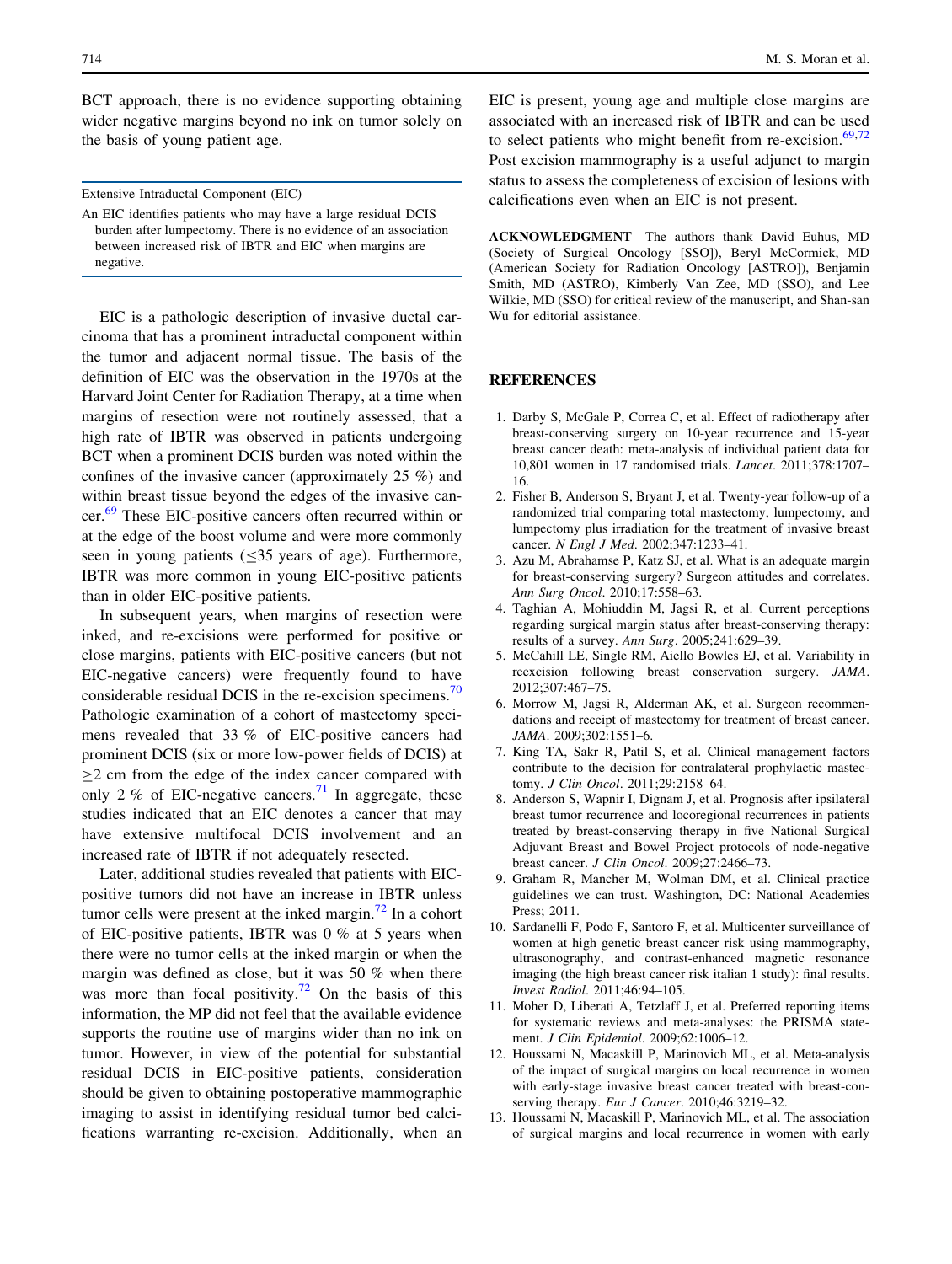<span id="page-11-0"></span>stage invasive breast cancer treated with breast conserving therapy: a metaanalysis. Ann Surg Oncol. In press.

- 14. Bellon JR, Come SE, Gelman RS, et al. Sequencing of chemotherapy and radiation therapy in early-stage breast cancer: updated results of a prospective randomized trial. J Clin Oncol. 2005;23:1934–40.
- 15. Voogd AC, Nielsen M, Peterse JL, et al. Differences in risk factors for local and distant recurrence after breast-conserving therapy or mastectomy for stage I and II breast cancer: pooled results of two large European randomized trials. J Clin Oncol. 2001;19:1688–97.
- 16. Wazer DE, Schmidt-Ullrich RK, Ruthazer R, et al. Factors determining outcome for breast-conserving irradiation with margin-directed dose escalation to the tumor bed. Int J Radiat Oncol Biol Phys. 1998;40:851–8.
- 17. Mansfield CM, Komarnicky LT, Schwartz GF, et al. Ten-year results in 1070 patients with stages I and II breast cancer treated by conservative surgery and radiation therapy. Cancer. 1995; 75:2328–36.
- 18. Bartelink H, Horiot JC, Poortmans PM, et al. Impact of a higher radiation dose on local control and survival in breast-conserving therapy of early breast cancer: 10-year results of the randomized boost versus no boost EORTC 22881-10882 trial. J Clin Oncol. 2007;25:3259–65.
- 19. Jones HA, Antonini N, Hart AA, et al. Impact of pathological characteristics on local relapse after breast-conserving therapy: a subgroup analysis of the EORTC boost versus no boost trial. J Clin Oncol. 2009;27:4939–47.
- 20. Mannino M, Yarnold JR. Local relapse rates are falling after breast conserving surgery and systemic therapy for early breast cancer: can radiotherapy ever be safely withheld? Radiother Oncol. 2009;90:14–22.
- 21. Holland R, Veling SH, Mravunac M, et al. Histologic multifocality of Tis, T1-2 breast carcinomas: implications for clinical trials of breast-conserving surgery. Cancer. 1985;56:979–90.
- 22. Graham RA, Homer MJ, Katz J, et al. The pancake phenomenon contributes to the inaccuracy of margin assessment in patients with breast cancer. Am J Surg. 2002;184:89–93.
- 23. Guidi AJ, Connolly JL, Harris JR, et al. The relationship between shaved margin and inked margin status in breast excision specimens. Cancer. 1997;79:1568–73.
- 24. Carter D. Margins of "lumpectomy" for breast cancer. Hum Pathol. 1986;17:330–2.
- 25. Fisher B, Jeong JH, Anderson S, et al. Treatment of axillary lymph node-negative, estrogen receptor-negative breast cancer: updated findings from National Surgical Adjuvant Breast and Bowel Project clinical trials. J Natl Cancer Inst. 2004;96:1823–31.
- 26. Mamounas EP, Anderson SJ, Dignam JJ, et al. Predictors of locoregional recurrence after neoadjuvant chemotherapy: results from combined analysis of National Surgical Adjuvant Breast and Bowel Project B-18 and B-27. J Clin Oncol. 2012;30:3960–6.
- 27. Hind D, Ward S, De Nigris E, et al. Hormonal therapies for early breast cancer: systematic review and economic evaluation. Health Technol Assess. 2007;11:1–134.
- 28. Smith I, Procter M, Gelber RD, et al. 2-year follow-up of trastuzumab after adjuvant chemotherapy in HER2-positive breast cancer: a randomised controlled trial. Lancet. 2007;369:29–36.
- 29. Romond EH, Perez EA, Bryant J, et al. Trastuzumab plus adjuvant chemotherapy for operable HER2-positive breast cancer. N Engl J Med. 2005;353:1673–84.
- 30. Arvold ND, Taghian AG, Niemierko A, et al. Age, breast cancer subtype approximation, and local recurrence after breast-conserving therapy. J Clin Oncol. 2011;29:3885-91.
- 31. Voduc KD, Cheang MC, Tyldesley S, et al. Breast cancer subtypes and the risk of local and regional relapse. J Clin Oncol. 2010;28:1684–91.
- 32. Mazouni C, Rimareix F, Mathieu MC, et al. Outcome in breast molecular subtypes according to nodal status and surgical procedures. Am J Surg. 2013;205:662–7.
- 33. Haffty BG, Yang Q, Reiss M, et al. Locoregional relapse and distant metastasis in conservatively managed triple-negative early-stage breast cancer. J Clin Oncol. 2006;24:5652-7.
- 34. Freedman GM, Anderson PR, Li T, et al. Locoregional recurrence of triple-negative breast cancer after breast-conserving surgery and radiation. Cancer. 2009;115:946–51.
- 35. Gangi A, Chung A, Mirocha J, et al. Breast-conserving therapy for triple-negative breast cancer. JAMA Surg. 2014. doi[:10.1001/](http://dx.doi.org/10.1001/jamasurg.2013.3037) [jamasurg.2013.3037.](http://dx.doi.org/10.1001/jamasurg.2013.3037)
- 36. Pilewskie ML, Ho A, Orell E, et al. Effect of margin width on local recurrence in triple-negative breast cancer patients treated with breast-conserving surgery. Ann Surg Oncol. 2013;20(7): 2140–7.
- 37. Abdulkarim BS, Cuartero J, Hanson J, et al. Increased risk of locoregional recurrence for women with T1-2N0 triple-negative breast cancer treated with modified radical mastectomy without adjuvant radiation therapy compared with breast-conserving therapy. J Clin Oncol. 2011;29:2852–8.
- 38. Ho AY, Gupta G, King TA, et al. Favorable prognosis in patients with T1a/T1bN0 triple-negative breast cancers treated with multimodality therapy. Cancer. 2012;118:4944–52.
- 39. Adkins FC, Gonzalez-Angulo AM, Lei X, et al. Triple-negative breast cancer is not a contraindication for breast conservation. Ann Surg Oncol. 2011;18:3164–73.
- 40. Formenti SC, Gidea-Addeo D, Goldberg JD, et al. Phase I-II trial of prone accelerated intensity modulated radiation therapy to the breast to optimally spare normal tissue. J Clin Oncol. 2007;25:2236–42.
- 41. Donovan E, Bleakley N, Denholm E, et al. Randomised trial of standard 2D radiotherapy (RT) versus intensity modulated radiotherapy (IMRT) in patients prescribed breast radiotherapy. Radiother Oncol. 2007;82:254–64.
- 42. Formenti SC, DeWyngaert JK, Jozsef G, et al. Prone vs supine positioning for breast cancer radiotherapy. JAMA. 2012;308:861– 3.
- 43. Pignol JP, Olivotto I, Rakovitch E, et al. A multicenter randomized trial of breast intensity-modulated radiation therapy to reduce acute radiation dermatitis. J Clin Oncol. 2008;26:2085– 92.
- 44. Haviland J, Agrawal R, Aird E, et al. The UK START (Standardisation of Breast Radiotherapy) trials: 10-year follow-up results [abstract S4-1]. Cancer Res. 2012;72(suppl):24.
- 45. Whelan TJ, Pignol JP, Levine MN, et al. Long-term results of hypofractionated radiation therapy for breast cancer. N Engl J Med. 2010;362:513–20.
- 46. Bentzen SM, Agrawal RK, Aird EG, et al. The UK Standardisation of Breast Radiotherapy (START) Trial A of radiotherapy hypofractionation for treatment of early breast cancer: a randomised trial. Lancet Oncol. 2008;9:331–41.
- 47. Bentzen SM, Agrawal RK, Aird EG, et al. The UK Standardisation of Breast Radiotherapy (START) Trial B of radiotherapy hypofractionation for treatment of early breast cancer: a randomised trial. Lancet. 2008;371:1098–107.
- 48. Polga´r C, Fodor J, Orosz Z, et al. Electron and high-dose-rate brachytherapy boost in the conservative treatment of stage I-II breast cancer first results of the randomized Budapest boost trial. Strahlenther Onkol. 2002;178:615–23.
- 49. Romestaing P, Lehingue Y, Carrie C, et al. Role of a 10-Gy boost in the conservative treatment of early breast cancer: results of a randomized clinical trial in Lyon, France. J Clin Oncol. 1997;15:963–8.
- 50. Livi L, Meattini I, Franceschini D, et al. Radiotherapy boost dose-escalation for invasive breast cancer after breast-conserving